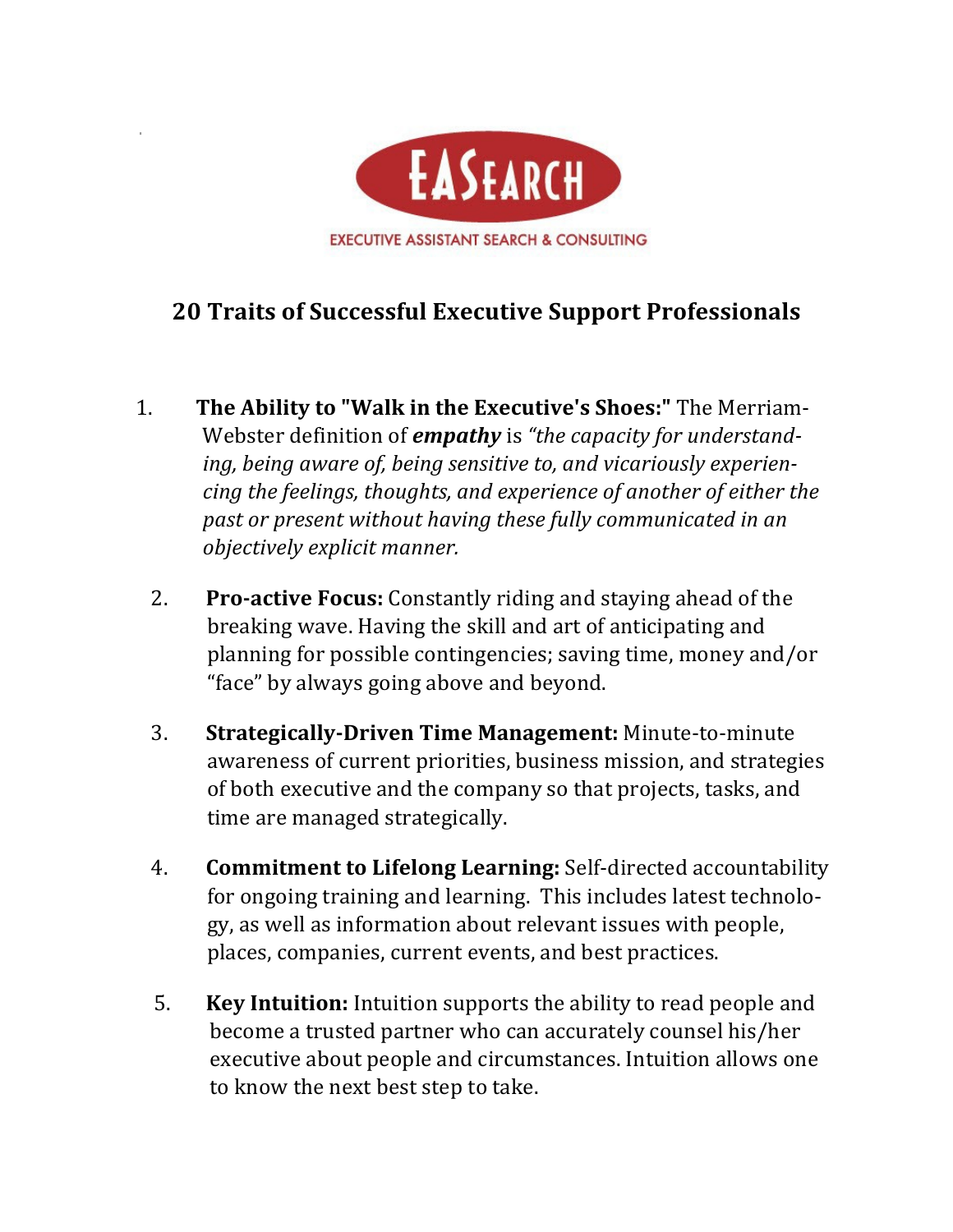- 6. **Strong Listening Skills**: Listening with an open mind without judgment or preconceived ideas – is critical for the depth of understanding needed in senior executive support.
- 7. **Exceptional Organizational Skills:** Have the ability to manage and have rapid access to a high volume of information pertaining to email, individuals and client, events, projects, tasks, and preferences.
- 8. **Interpersonal and Relationship Management Skills**: Creating, managing, and sustaining relationships at all levels of the organization. Be the executive's critical "eyes and ears" and the "face" of the executive office.
- 9. **Well-Developed Sense of Humor**: The ability to laugh at the absurdities of unexpected and uncontrollable situations generates creativity and solutions to sometimes seemingly insolvable challenges. Humor reflects the ability to distance oneself from taking things personally while maintaining a high level of functioning.
- 10. **High Energy:** Impressive energy and the ability to both sprint and run marathon "workload races." Self-care is critical to maintaining energy levels; so make time for exercise, quiet time, and getting enough sleep.
- 11. **Global Awareness and Knowledge of Cultural Differences**: Understand cultural differences and business practices around the globe; even small companies can be in global business, so this knowledge has become critical to organizations of all sizes.
- 12. **Self-assurance and confidence:** Earned trust and confidence are needed in order to be able to "manage up," "push back," and question when necessary. As a partner in thought and vision, new and varied perspectives can be invaluable contributions.
- 13. **Skilled Management of Details:** Schedules, tasks, projects, and information are managed from a thorough under-standing of the executive's and the organization's business strategy.